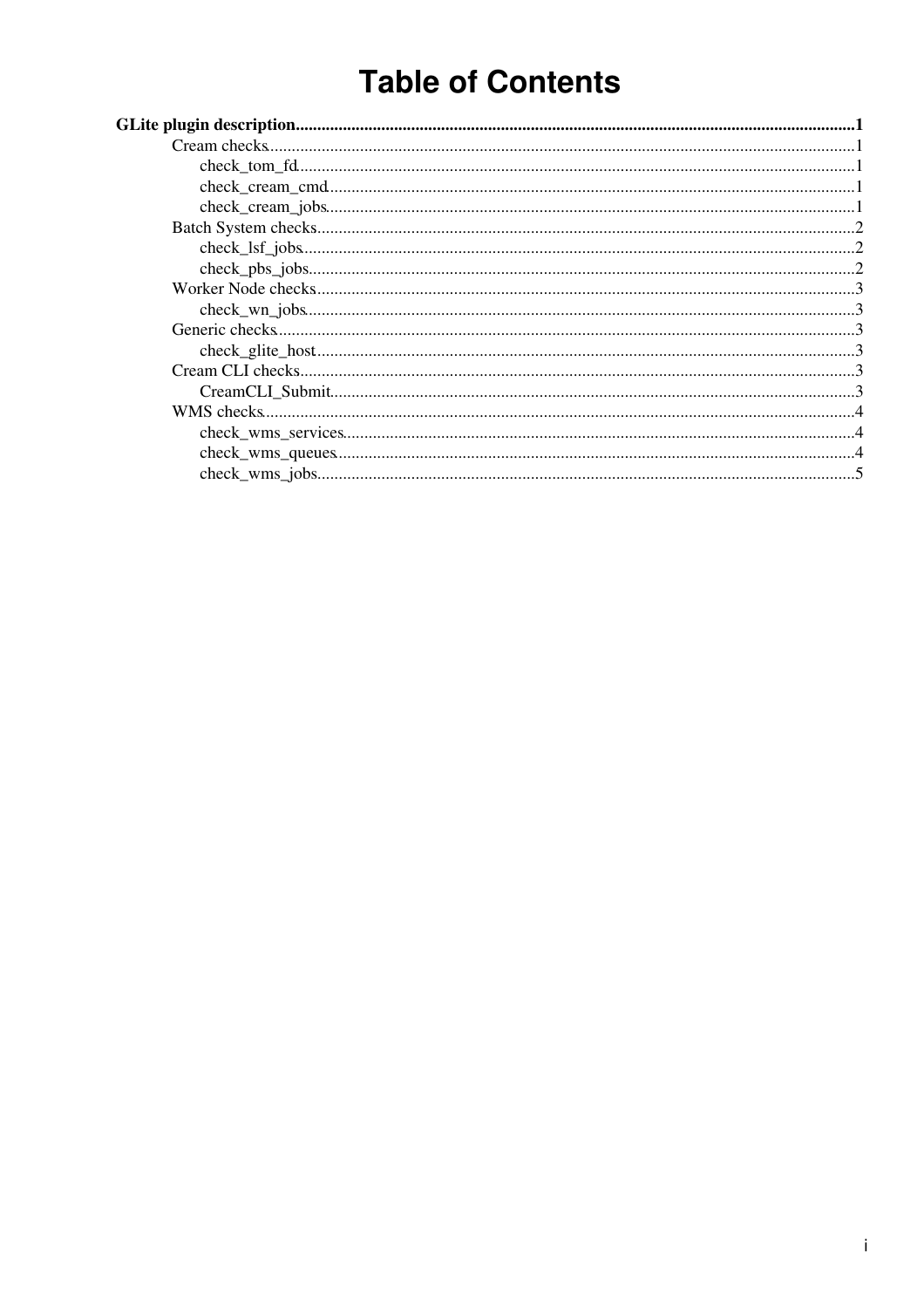## <span id="page-1-0"></span>**GLite plugin description**

### <span id="page-1-1"></span>**Cream checks**

The following checks are based on the output of a monitoring script installed by default on a CREAM CE. All these checks required root permission so instead of add user nagios to sudoers file we prefer to add a cron job which run the monitoring script and save the output on the file /tmp/cream.mon. This is the cron job which must be installed on the client before activating these plugins:

\*/1 \* \* \* \* root /opt/glite/bin/glite\_cream\_load\_monitor --show > /tmp/cream.mon

#### <span id="page-1-2"></span>**check\_tom\_fd**

This plugin counts the number of file descriptors used by tomcat5 process and generates an error if the number exceeds the thresholds specified.

Usage: ./check\_tom\_fd -w <fdnum> -c <fdnum>

Options: -h Print detailed help screen -V Print version information -w <fdnum> Set WARNING status if more than <fdnum> file descriptors (default 500) -c <fdnum> Set CRITICAL status if more than <fdnum> file descriptors (default 1000)

This is the rule used to create graph with nagiosgraph:

```
# Service type: tom_fd
# output: TOM_FD OK: 107 tomcat5 file descriptors
# perfdata: tom_fd=107;500;200;0
/perfdata:tom fd=(\ddot{d});(\ddot{d}+);(\ddot{d}+)/
and push @s, [ 'tom_fd',
                [ 'value', GAUGE, $1 ]];
```
#### <span id="page-1-3"></span>**check\_cream\_cmd**

This plugin counts the number of pending commands inside CREAM database and generates an error if the number exceeds the thresholds specified.

Usage: ./check\_cream\_cmd -w <cmd> -c <cmd>

| Options:          |                                                                              |
|-------------------|------------------------------------------------------------------------------|
| — h               | Print detailed help screen                                                   |
| $-V$              | Print version information                                                    |
| $-w <$ $<$ $cmd>$ | Set WARNING status if more than <cmd> pending commands (default 500)</cmd>   |
| $-c <$ $<$ $cmd>$ | Set CRITICAL status if more than <cmd> pending commands (default 1000)</cmd> |

This is the rule used to create graph with nagiosgraph:

```
# Service type: cream_cmd
# output: CREAM_CMD OK: 0 pending commands in cream db
# perfdata: cream_cmd= 0;1000;500;0
/perfdata:cream_cmd=(\dagger)^{\ddagger};(\dagger)^{\ddagger}and push @s, [ 'cream_cmd',
                [ 'pending', GAUGE, $1 ]];
```
#### <span id="page-1-4"></span>**check\_cream\_jobs**

This plugin counts the number of active jobs inside CREAM queue and generates an error if the number exceeds the thresholds specified.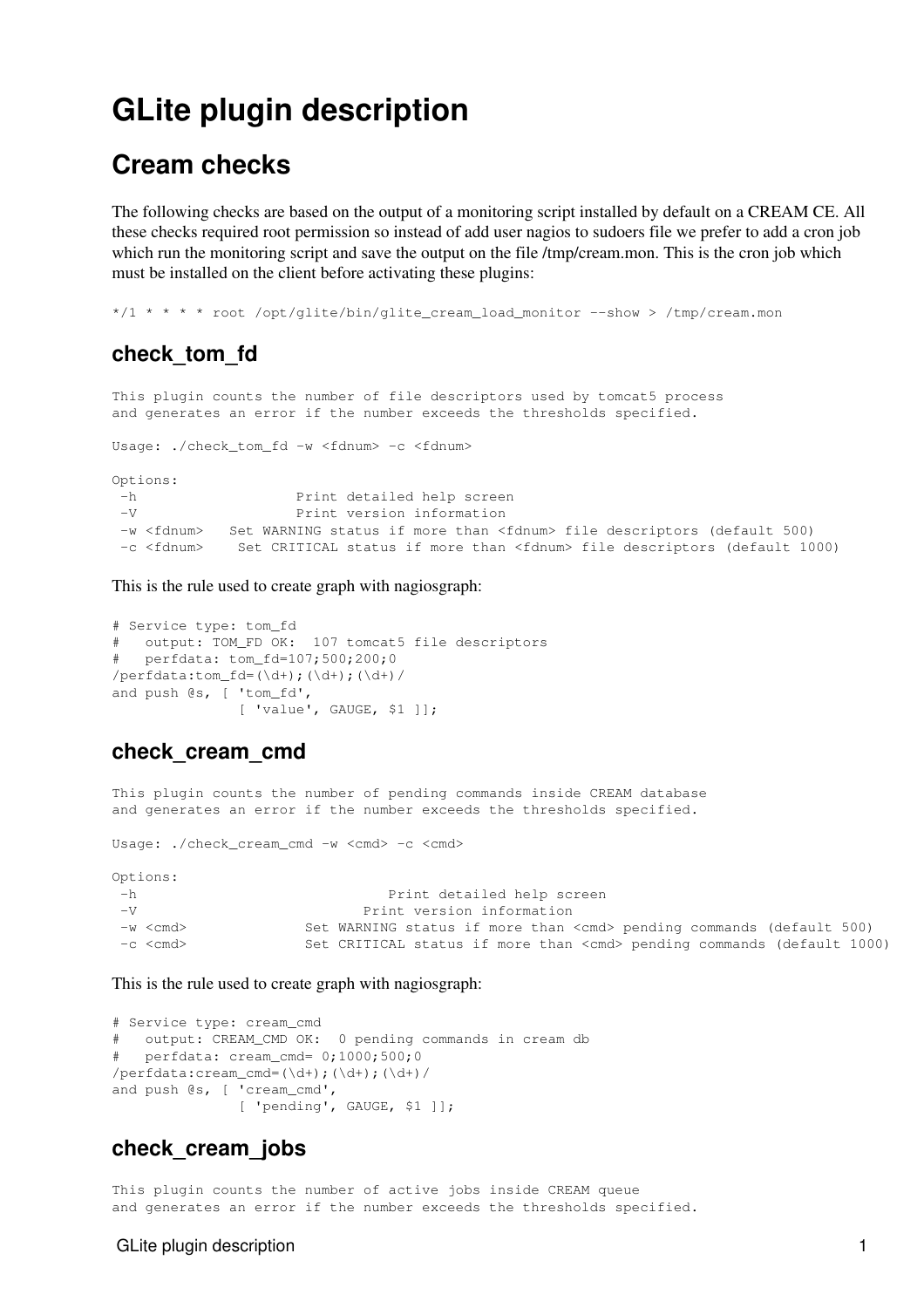```
Usage: ./check_cream_jobs -w <jobs> -c <jobs>
Options:
 -h Print detailed help screen
 -V Print version information
 -w <jobs> Set WARNING status if more than <jobs> active jobs commands (default 1000)
 -c <jobs> Set CRITICAL status if more than <jobs> active jobs (default 5000)
```
This is the rule used to create graph with nagiosgraph:

```
# Service type: cream_jobs
# output: CREAM_JOBS OK: 0 active jobs in cream queue 
# perfdata: cream_jobs= 0;1000;3000;0
/perfdata:cream_jobs=(\d+);(\d+);(\d+);and push @s, [ 'cream_jobs',
               [ 'active', GAUGE, $1 ]];
```
### <span id="page-2-0"></span>**Batch System checks**

#### <span id="page-2-1"></span>**check\_lsf\_jobs**

This plugin counts the number of running and total jobs in lsf queue(s) and generates an error if the total number exceeds the thresholds specified.

Usage: ./check\_lsf\_jobs -w <jobs> -c <jobs> -q <queue>

Options:

| – h                | Print detailed help screen                                                             |
|--------------------|----------------------------------------------------------------------------------------|
| $-V$               | Print version information                                                              |
| -w <iobs></iobs>   | Set WARNING status if more than <jobs> jobs are in 1sf queue(s) (default 500)</jobs>   |
| -c <iobs></iobs>   | Set CRITICAL status if more than <jobs> jobs are in 1sf queue(s) (default 1000)</jobs> |
| -q <queue></queue> | Look for jobs in queue <queue>. (default sum on all queues)</queue>                    |

This is the rule used to create graph with nagiosgraph:

```
# Service type: lsf_jobs
# output: LSF_JOBS OK: 38 jobs in queue(s), 33 running
# perfdata: lsf_jobs=38;33;500;1000;0
/perfdata:lsf_jobs=(\d+);(\d+);(\d+);(\d+)/
and push @s, [ 'lsf_jobs',
 [ 'tot', GAUGE, $1 ],
 [ 'run', GAUGE, $2 ]];
```
#### <span id="page-2-2"></span>**check\_pbs\_jobs**

This plugin counts the number of running and total jobs in pbs queue(s) and generates an error if the total number exceeds the thresholds specified.

Usage: ./check\_pbs\_jobs -w <jobs> -c <jobs> -q <queue>

Options:

| – h                | Print detailed help screen                                                             |
|--------------------|----------------------------------------------------------------------------------------|
| $-V$               | Print version information                                                              |
| -w <iobs></iobs>   | Set WARNING status if more than <jobs> jobs are in pbs queue(s) (default 500)</jobs>   |
| -c <iobs></iobs>   | Set CRITICAL status if more than <jobs> jobs are in pbs queue(s) (default 1000)</jobs> |
| -a <aueue></aueue> | Look for jobs in queue <queue>. (default sum on all queues)</queue>                    |

This is the rule used to create graph with nagiosgraph:

```
# Service type: pbs_jobs
# output: PBS_JOBS OK: 38 jobs in queue(s), 33 running
```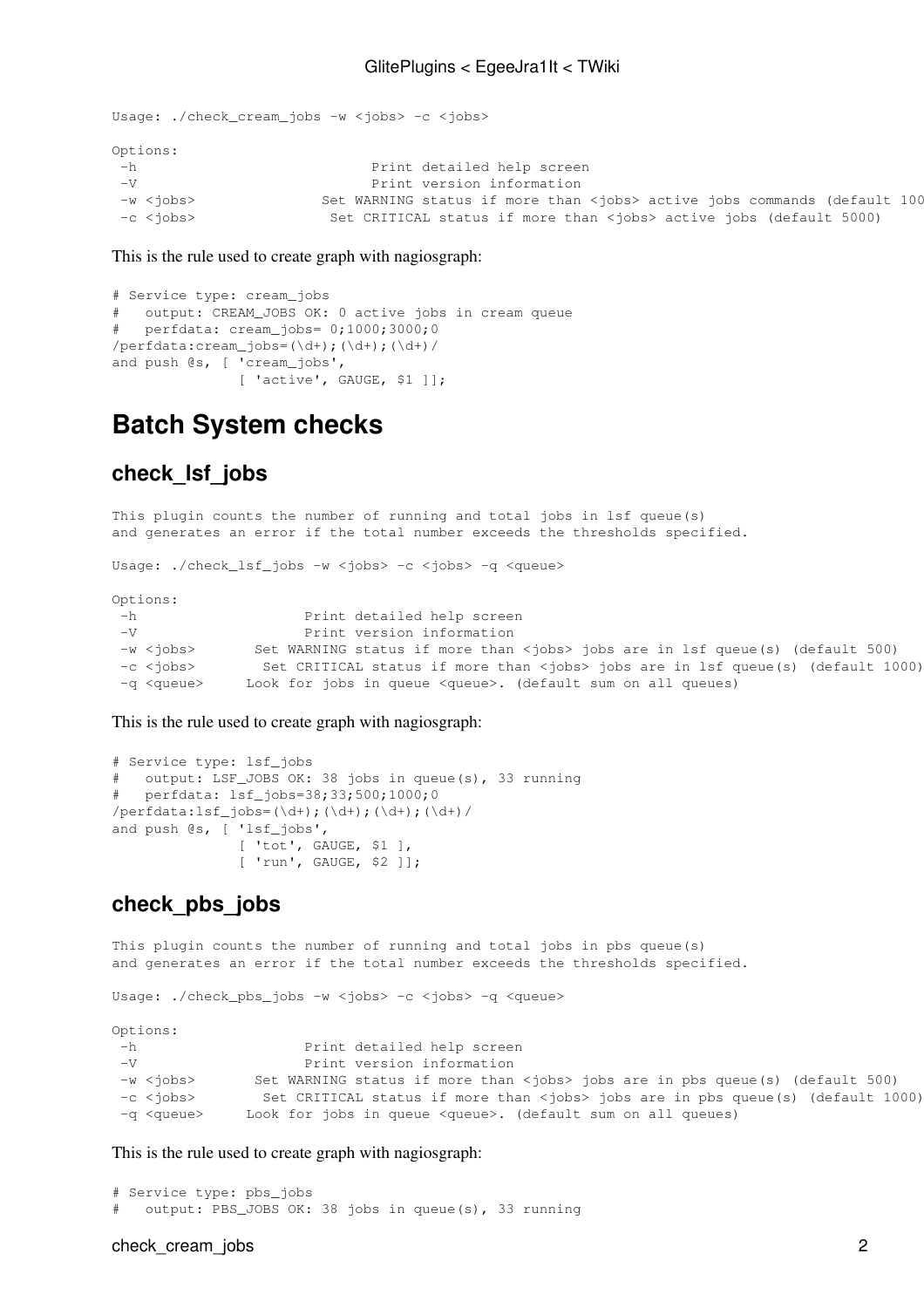```
# perfdata: pbs_jobs=38;33;500;1000;0
/perfdata:pbs_jobs=(\d+);(\d+);(\d+);(\d+)/
and push @s, [ 'pbs_jobs',
                [ 'tot', GAUGE, $1 ],
               [ 'run', GAUGE, $2 ]];
```
### <span id="page-3-0"></span>**Worker Node checks**

#### <span id="page-3-1"></span>**check\_wn\_jobs**

This plugin counts the number of running and total jobs in the worker node Usage: ./check\_wn\_jobs -b <br/>batchsystem> Options: -h Print detailed help screen<br>-V Print version information Print version information -b <br />batchsystem> lsf || pbs [required]

This is the rule used to create graph with nagiosgraph:

```
# Service type: wn_jobs
# output: WN_JOBS OK: 38 jobs in the wn, 33 running
# perfdata: wn_jobs=38;33;0
/perfdata:wn_jobs=(\d+);(\d+);(\d+)/
and push @s, [ 'wn_jobs',
                [ 'tot', GAUGE, $1 ],
               [ 'run', GAUGE, $2 ]];
```
### <span id="page-3-2"></span>**Generic checks**

#### <span id="page-3-3"></span>**check\_glite\_host**

This plugin collects some gLite host informations Usage: ./check\_glite\_host [-p] [-r] Options: -h Print this help screen -p Print human readble informations

The informations collect with this plugin are used to create an introduction page for the host. This is an example of the command output:

```
CPU model: Intel(R) Xeon(R) CPU E5520 @ 2.27GHz
CPU number: 3
Mem Total: 2097152 kB
Kernel version: 2.6.18-194.17.1.el5xen x86_64
OS version: Scientific Linux SL release 5.5 (Boron)
gLite metapackages installed: glite-UI-version-3.2.8-0.sl5
lcg metapackages installed: lcg-ManageVOTag-2.2.1-4 lcg-CA-1.37-1
```
### <span id="page-3-4"></span>**Cream CLI checks**

### <span id="page-3-5"></span>**CreamCLI\_Submit**

With this plugin we test direct submission to a CREAM CE. It can be used in two ways, you can give as input the Cream CE Endpoint using option "-c", or you can test all the registered queue of the given host. To do this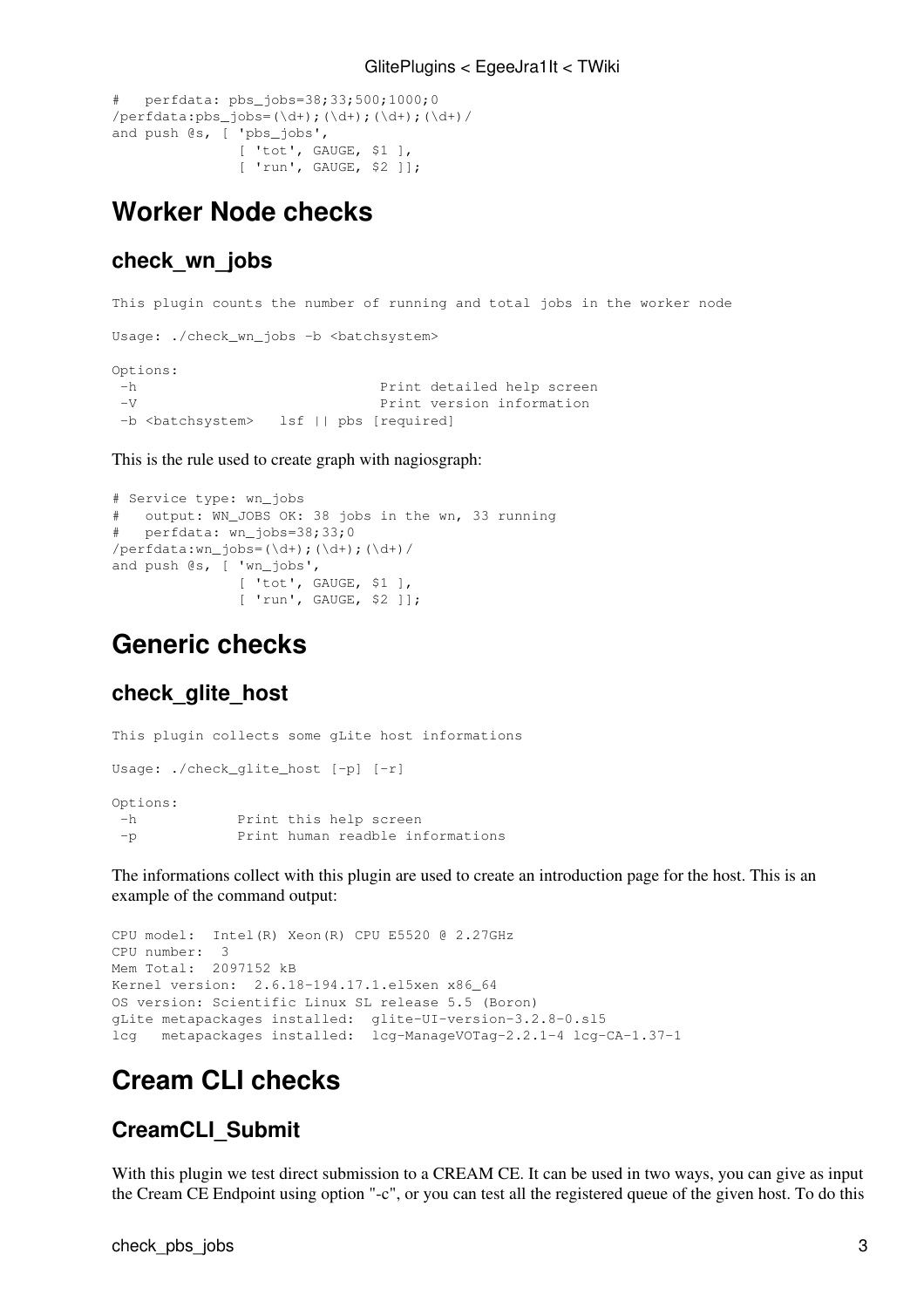#### GlitePlugins < EgeeJra1It < TWiki

the plugin queries the given BDII to obtain all the endpoints host in the machine where the configured VO (default is *dteam*) is abilitate to submit. After submission the plugin checks periodically the job state until it finishes or a timeout is reached. It requires that user *nagios* can create voms proxy without password. It can use a configuration file (test.conf) which must be installed in the nagios home directory. An exampe of configuration file is given:

```
BDII="cert-bdii-04.cnaf.infn.it"
VO="dteam"
TIMEOUT=300
```
This is the help command:

This plugin uses cream CLI commands to test direct submission to CREAM CE. Success means that job's final state is DONE-OK. Failure means that the job doesn't finish correctly or timeout is reached. This test can use a local configuration file (test.conf) and requires the possibility to create voms proxy without a password. Usage: ./CreamCLI\_Submit [-H <host> -b <br/> <br/> <br/> <br/>| [-c <cream>] -v <vo> -t <timeout> Options: -h Print this help screen -V Print version information -d Print debug messages -H <host> Query the BDII to retrieve cream's endpoints associates to the <host><br>
ab <br/>
cholips and the query of not specified it is taken from configuration file  $\overline{\phantom{a}}$  BDII to query. If not specified it is token from configuration file.

| -n znatiz          |  | ppii to daely. It not specifie |  |
|--------------------|--|--------------------------------|--|
| -c <cream></cream> |  | Endpoint of the CREAM ce.      |  |

```
 -v <vo> User vo
```

```
 -t <timeout> Maximum waiting time (in seconds)
```
### <span id="page-4-0"></span>**WMS checks**

#### <span id="page-4-1"></span>**check\_wms\_services**

```
This plugin check if all the services listed in 
/opt/glite/etc/gLiteservices are running
```

```
Usage: /usr/lib/nagios/plugins/gLite/check_wms_services [-h] [-V] [-d]
```
Options:

```
 -h Print detailed help screen
```

```
 -V Print version information
```
-d Print debug messages

#### <span id="page-4-2"></span>**check\_wms\_queues**

This plugin counts the number of requests in all the WMS queues (wm, jc and ice) reading the output of the script /opt/glite/sbin/glite\_wms\_wmproxy\_load\_monitor You can set a warning and or a critical threshold level.

Usage: /usr/lib/nagios/plugins/gLite/check\_wms\_queues [-h] [-V] [-d] [-w <reqs>] [-c <reqs>]

Options:

| -h   | Print detailed help screen                                                                                    |
|------|---------------------------------------------------------------------------------------------------------------|
| $-V$ | Print version information                                                                                     |
| $-d$ | Print debug messages                                                                                          |
|      | -w <regs> Set WARNING status if there are more <regs> requests on a single queue (default 300)</regs></regs>  |
|      | -c <reqs> Set CRITICAL status if there are more <reqs> requests on a single queue (default 500)</reqs></reqs> |